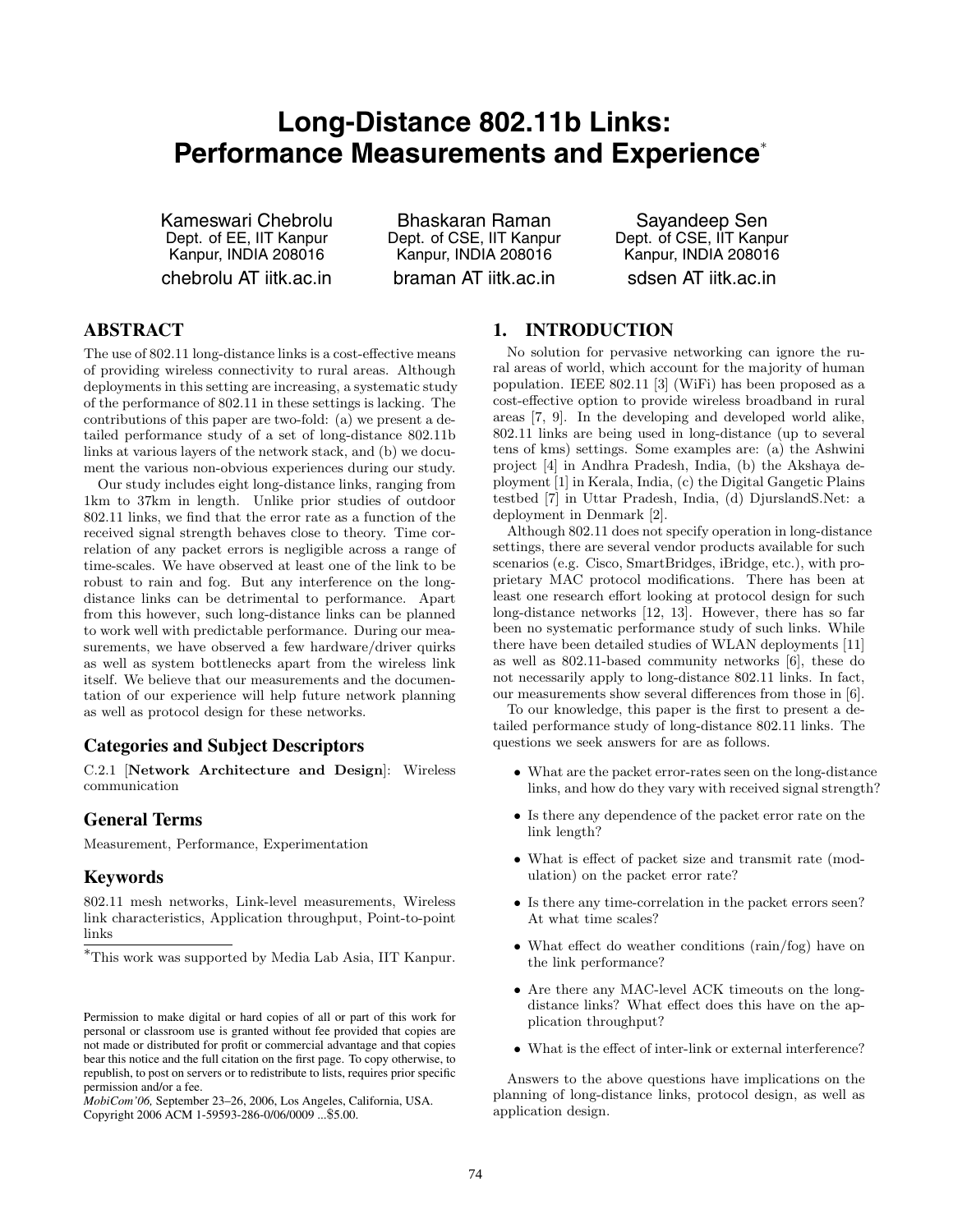

**Figure 1: The Digital Gangetic Plains testbed**

We use eight different links for our study, the shortest of which is 1km and the longest 37km. Seven of the links were in the Digital Gangetic Plains (DGP) testbed [7] and one was in the Ashwini project deployment [4]. The links were setup using high-gain directional antennae on top of antenna towers or tall buildings. Fig. 1 shows the DGP testbed, with the seven links used for our measurements drawn bolder than the rest. For most of our experiments, we used off-the-shelf Senao 2511CD plus ext2 PCMCIA cards, based on the Prism2 chipset. Although our study consists of only eight links, the consistency of the results across the links indicates that our conclusions are indeed meaningful. Our main results are as follows.

- The dependence of the packet error-rate on the signalto-noise ratio (SNR) is close to theory. There is a small window of SNR, spanning about 4 to 6dB, below which the error rate is close to 100%, and above which the error rate is less than 1%. This observation is in sharp contrast with what is known for outdoor 802.11 deployments in community networks [6].
- The packet error rate does not (directly) depend on the link length, only on the received SNR.
- The effect of packet size on the error rate is noticeable, but not significant.
- There is a definite dependence of the packet error rate on the transmit rate (modulation used); the dependence suggests a simple and robust rate adaptation algorithm based on the SNR at the receiver. This again is in contrast with [6].
- The time correlation of any packet errors is insignificant in the absence of external interference.
- We observed the performance of one of the links (5km long) during two days with periods of rain and fog; weather conditions had little effect on the link.
- We observed MAC-level ACK timeouts only on the longest link (37km) of our testbed; application throughput is affected critically in the presence of such timeouts.
- Any external interference on these links is detrimental to performance. This too is in contrast with the conclusion presented in [6].

• Operation of adjacent links independently even in the so-called non-interfering channels (e.g. 1 and 6, or 1 and 11) involves subtleties. Phenomena such as the antenna near-field effect and leakage from RF connectors come into play.

Our results do not uncover any previously unknown phenomena, but indicate which phenomena kick-in for the longdistance links, to what extent it affects the link performance, and which phenomena are not significant. The main implication of the above results is that long-distance links can be planned well for predictable performance. The "link abstraction" [8] is natural for long-distance links, and it does hold. The last two results in the list above underscore the importance of planning. This has technical implications as well as non-technical implications.

The technical implications are multi-fold. Unlike in urban community networks, since the link abstraction holds, efficient routing is unlikely to be an important issue. In contrast, there is a need for algorithms and tools to plan such long-distance networks. Similarly algorithms are also needed to diagnose any cases of interference. The knowledge-base for such functionality exists (and evolving) for enterprise or campus deployments of WiFi, but not for long-distance mesh networks.

In the course of our measurements, we have modified the open-source HostAP driver to pass up various diagnostic information to the user level. Such a mechanism is likely to form an integral part of any tool for planning/diagnosis.

The non-technical implications arise from the fact that any RF pollution (interference) is detrimental in long-distance networks. This means that unless there is some legal or semi-legal control in the use of the spectrum, commercial operators are likely to desist from investing in the infrastructure required to provide any service.

Apart from the different results, we document various lessons which were not obvious to begin with. We make observations of hardware/driver quirks too, and also of system bottlenecks other than the wireless link.

The rest of the paper is organized as follows. The next section (Sec. 2) describes our experimental setup and methodology in depth. Subsequently, Sec. 3 presents an in-depth analysis of the packet error rate and its dependence on various factors. Sec. 4 then analyzes the application throughput seen on the various links. The effect of interference is then explored in Sec. 5. At the end of each (sub-)section, we discuss the implications of the results presented in that (sub-)section. In Sec. 6, we document some of the simple lessons we learnt the hard way. We conclude in Sec. 7.

# **2. EXPERIMENTAL SETUP ANDMETHOD-OLOGY**

In this section, we first describe the links used for the experiments (Sec. 2.1). We then present the hardware and software setup (Sec. 2.2). Sec. 2.3 describes the various logistical challenges we faced, and Sec. 2.4 presents the overall experimental methodology.

## **2.1 Long-Distance Links Used**

A long-distance link in our experiment consists of two WiFi radios communicating with one another between two sites. We use towers or tall buildings for line-of-sight, which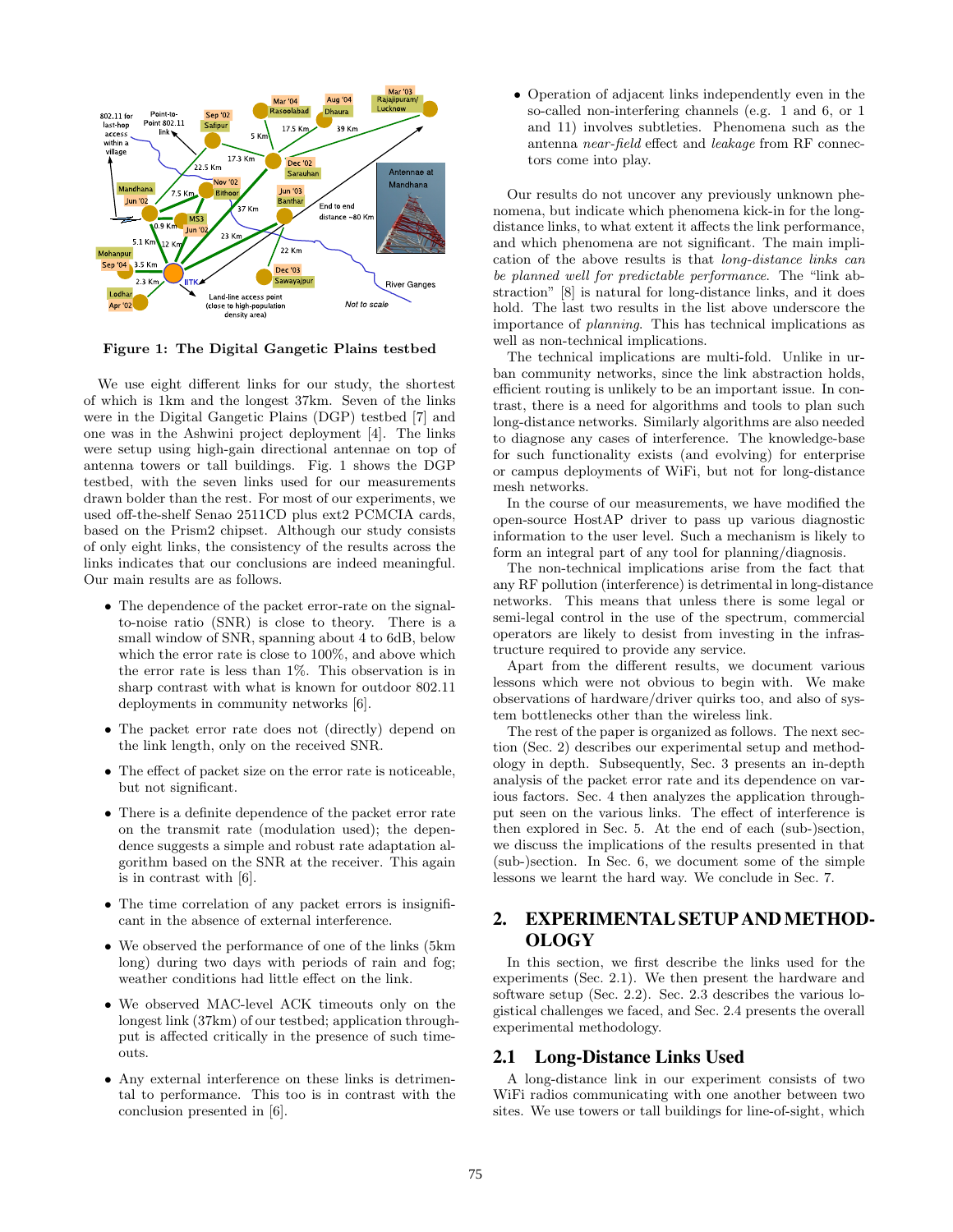is essential for long-distance WiFi links. Directional antennae mounted atop tall buildings/towers are used at one or both ends to achieve the necessary transmit/receive gains for link setup. This is depicted in Fig. 2.



**Figure 2: Long-distance link setup**

Our experiments involved frequent moving around of our set of WiFi equipment among the different sites. The RF cable (as shown in Fig. 2) connected to the antenna allowed us to connect/disconnect the WiFi radio equipment without having to climb the tower each time.

The set of site locations we used for our study is given in Table 1. The first seven are at a particular geographical location, while the last two are at another location about 1500km away.

| <b>Site Name</b> | <b>Notation</b> | <b>Tower</b><br>arrangement          | <b>Mains power supply</b>                | Alternate power<br>supply                             |
|------------------|-----------------|--------------------------------------|------------------------------------------|-------------------------------------------------------|
| <b>IITK</b>      | A               | 40m building                         | Available mostly                         |                                                       |
| Mohanpur         | B               | 17m tower                            | Not available                            | $12V$ battery +<br>stabilizer circuit                 |
| Mandhana         | C               | 40m tower                            | Available at times                       | $12V$ battery +<br>stabilizer circuit                 |
| MS3              | D               | 30m tower                            | Unreliable, huge<br>voltage fluctuations | 12V battery +<br>stabilizer circuit                   |
| <b>Bithoor</b>   | E               | 25m tower on roof<br>of 15m building | Available at times                       | $12V$ battery +<br>stabilizer circuit                 |
| Banthar          | F               | 25m tower                            | Available at times                       | 12V battery +<br>stabilizer circuit                   |
| Sarauhan         | G               | 40m tower                            | Not available                            | $12V$ battery +<br>stabilizer circuit,<br>solar panel |
| Bhimavaram       | P               | 45m tower                            | Available mostly                         |                                                       |
| Kesavaram        | Q               | 30m tower                            | Available at times                       | Battery + inverter                                    |

**Table 1: Set of sites used for link setup**

| Link  | Length (km) | <b>Antennae</b> | <b>RF</b> cables | <b>Remarks</b>            |
|-------|-------------|-----------------|------------------|---------------------------|
| A B   | 3.5         | ParG ParG       | 50ft, 100ft      |                           |
| A C   | 5           | Sec ParG        | 50ft, 150ft      |                           |
| $C-D$ |             | ParG Can        | 125ft, 50ft      | Ant at 30m at C, 15m at D |
| E D   | 7.5         | ParG ParG       | 125ft, 50ft      |                           |
| A-F   | 23          | ParG ParG       | 50ft, 100ft      |                           |
| A G   | 37          | ParG ParG       | 50ft, 150ft      |                           |
| A-E   | 12          | ParG ParG       | 50ft, 150ft      |                           |
| P Q   | 16          | Sec ParG        | 1ft, 1ft         | Power over Ethernet for   |
|       |             |                 |                  | radio atop the tower      |

**Table 2: Links used for the measurements**

The description of the eight links we used for the measurements is given in Table 2. We use the notation  $ParG$  to denote a 24dBi parabolic grid antenna, Sec to denote a 17dBi sector antenna, and Can to denote a 12dBi Cantenna. ParG, Sec, and Can have beam widths of 8*<sup>o</sup>*, 90*<sup>o</sup>*, and 60*<sup>o</sup>* respectively. The Cantenna was locally made, according to the specifications given in [5].

## **2.2 Hardware and software setup**

For most of our experiments, we used the Senao 2511CD plus ext2 PCMCIA cards based on the Prism2 chipset as the WiFi radio. This card has external connectors to connect to an external antenna via a pigtail connector. We also used the miniPCI version of the card in one of the experiments.

We used the Soekris (www.soekris.com) platform with Pebble Linux (www.nycwireless.net/pebble) to insert and use these cards. The Soekris platform is popular in several outdoor community networks. Further, the platform is ideal for us in terms of form-factor, as well as lower power consumption than conventional laptops or computers. We could simply use a 12V battery with a capacity of 32AH, with a voltage stabilizer circuit to power up the Soekris (see Table 1). This setup was sufficient to power the platform for about three days, which was convenient for our long-running experiments. Its physical security could also be more easily guaranteed (as compared to laptops) at the various sites. We used the net4521 model of Soekris for most of our experiments, and net4501 for one of the experiments. All of these use a removable compact flash for system installation and data storage.

We used the open-source HostAP driver v0.3.7 in our setup. For our experiments, we required the functionality of being able to learn per-packet information. Such per-packet information includes: (a) the received signal strength, (b) the silence value (energy level just before packet reception), (c) the modulation used for the packet, (d) MAC packet type and sub-type, (e) whether or not the CRC check succeeded, (f) MAC address information, (g) MAC sequence number information.

All of the above information is available at the driver-level from the hardware. The driver exports some information such as the signal strength or the silence value, to the user level, but not at a per-packet granularity. Hence our first effort involved driver modifications to export all the above per-packet information. We used the Linux proc file-system to export this information to the user level. We also precalibrated the mapping between the register value exported by the driver and the actual signal/noise value.

Apart from the above, we also needed the ability to turnoff MAC level ACKs to measure the packet error rate independent of any MAC retransmissions. For this, we included (a) an ability in the HostAP driver to change all outgoing packets to be MAC broadcast packets, and (b) at the receiving end, to change incoming MAC broadcast packets to look like unicast packets. We also included a provision to turn off/on this broadcast-unicast conversion at the user level, through a writable proc file.

We also tried to use Atheros chipset based NL-5354MP ARIES2 cards, with the latest madwifi-ng driver. However, our success with these cards on the outdoor links was poor, due to poor/unreliable transmit power settings.

## **2.3 Logistical Challenges**

We have faced several logistical issues in setting up experiments on the eight links, many of which are in remote rural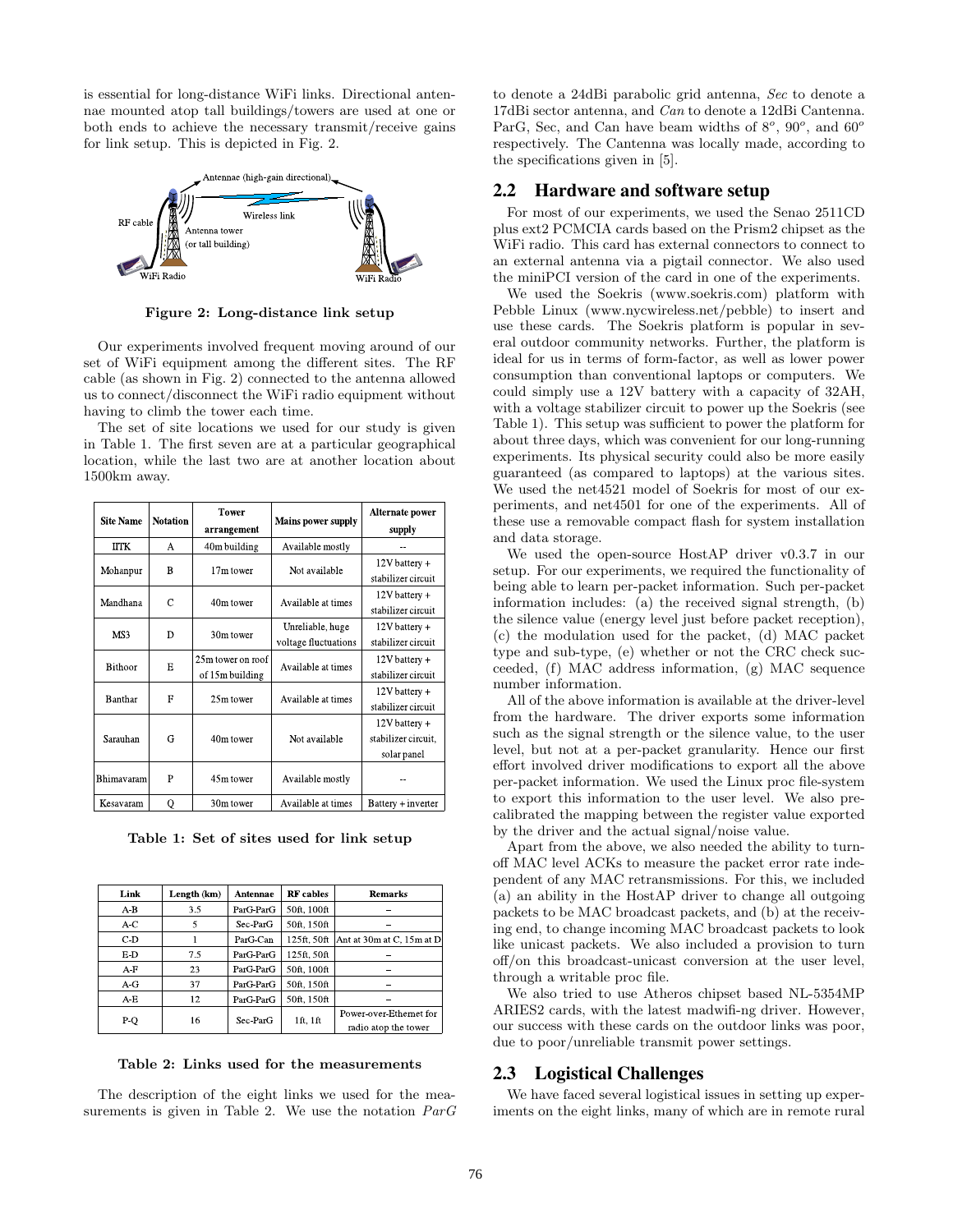locations. The primary issue has been that of lack of reliable power at most of the locations. We used battery-based alternate power supply for most of the sites (see Table 1). This limited the time for which we could leave a Soekris on at each site and collect measurements passively (to about 3 days).

Needless to say, none of remote sites have any other form of network connectivity. This further limits any dynamic software update or testing. If anything went wrong at a remote site and it became unreachable, in the least, a diagnosis of the problem is required in terms of: (a) battery down, or (b) physical disturbance of the supply, or (c) incorrect wireless settings. There was no personnel support at most sites even for such limited diagnosis, and no way to communicate with anyone at the site except physical travel. Even arranging a simple reboot was not easy.

The physical inaccessibility of some of the sites has also posed problems. Trips to and from some sites can take as much as an entire day from our location.

These logistical issues have significantly affected our measurement methodology, as outlined below.

# **2.4 Measurement Methodology**

#### *Metrics and parameter space*

There are two broad metrics we consider during our measurements: (a) packet error rate, and (b) application throughput: both UDP as well as TCP.

The parameter space involves several dimensions:

- *Transmit power (txpower)*: The primary dependence of the packet error rate is on the transmit power (txpower). Our calibration of the Prism2 cards showed that they have transmit power in the range of 0dBm to 20dBm. For each of the links, we experiment with up to four different transmit powers, subject to the received signal strength being in the range  $-70dBm$  to  $-90dBm$ .
- *Transmit rate (txrate)* or modulation: The next known dependence of the packet error rate is on the transmit rate (txrate), or the modulation. 802.11b has four transmit rates: 1Mbps, 2Mbps, 5.5Mbps, and 11Mbps. We experiment with all four of these.
- Packet size: The direct effect of the received signal strength is on the bit-error-rate (BER). The packet size thus has an effect on the packet-error-rate (PER). We use three different packet sizes in our experiments: 100, 500, and 1400 bytes. These sizes represent the UDP payload. The first and second represent small and medium sized VoIP or video packets, while the last represents a packet size close to the ethernet MTU.
- Packet inter-arrival duration: To study time correlation of packet errors, we chose different packet interarrival durations. We used 2ms, 100ms, and 500ms packet inter-arrivals to study correlation at different granularities.
- Broadcast vs. unicast: As mentioned earlier, the driver can be optionally made to convert all outgoing packets to have the MAC broadcast address. This avoids MAC-level ACKs. We optionally turn on/off this feature for the various experiments.

• Channel of operation: The Prism2 cards support 11 channels of operation. We did not vary this parameter in most experiments since we did not expect any change in the behaviour of the link due to the channel of operation. For all links except A-F, we chose a channel of operation to avoid interference from other WiFi radios in the vicinity. For the A-F link, such a choice was not available, but it offers us a chance to look at the effect of external interference.

## *Experiments*

In our measurements, we have explored the above parameter space extensively. For the rest of the paper, we define an experiment (expt) as follows. An expt is either a UDP expt or a TCP expt.

In a UDP expt, we choose a specific value for the transmit power, transmit rate, packet size. Within an expt, we first send UDP packets at the maximum possible rate, for 8 seconds. This is for UDP throughput measurement. We then send packets with: (a) 2ms inter-arrival for 8 sec, (b) 100ms inter-arrival for up to 15min, and then (c) 500ms inter-arrival for up to 30min. We excluded the 2ms case for scenarios where a single packet could not be sent within that duration (e.g. 1400 byte UDP packet at 1Mbps). In some expts, we had the 100ms and 500ms inter-arrival patterns only for 2min and 4min respectively. This was for non-technical reasons: we had to schedule the start/finish of a series of experiments on a link depending on personnel/transport availability. This however does not affect our overall conclusions below.

All UDP expts have the MAC broadcast feature turned on (i.e. no MAC-ACKs). Also, we chose to put the receiver in monitor mode (promiscuous). In this mode of operation, the hardware passes up errored packets and MAC management packets too to the driver. Further, it also allows us to look for any interference packets from other WiFi sources.

In a TCP expt, we choose a specific value for the transmit power and transmit rate. The packet size is the default ethernet MTU (1500 bytes). Data is transferred over a TCP connection for 25 seconds. We try the two cases of with and without MAC-level ACKs in separate TCP expts.

For all the experiments, we used the pseudo-ibss mode of operation of the HostAP driver. In this mode, there are no management packets needed for link formation. This was necessary in the case where the receiver was in monitor mode.

The data collection proceeds in three phases. (1) In the first phase, the two ends of the link come up in with default settings, and form the WiFi link. One end of the link then determines which expt (combination of the above set of parameters) to conduct next. It communicates this to the other link using a control TCP connection. (2) The two ends of the link then perform the expt and record the results. (3) Finally, the two ends of the link store their data. In the experiments where one of the ends was able to connect (through a LAN) to a laptop/PC, we stored the data there. In others, we had to use the Soekris's flash memory for such storage. In some cases, we had to compress the data to accommodate it within the limited flash capacity available.

We now present the various measurement results.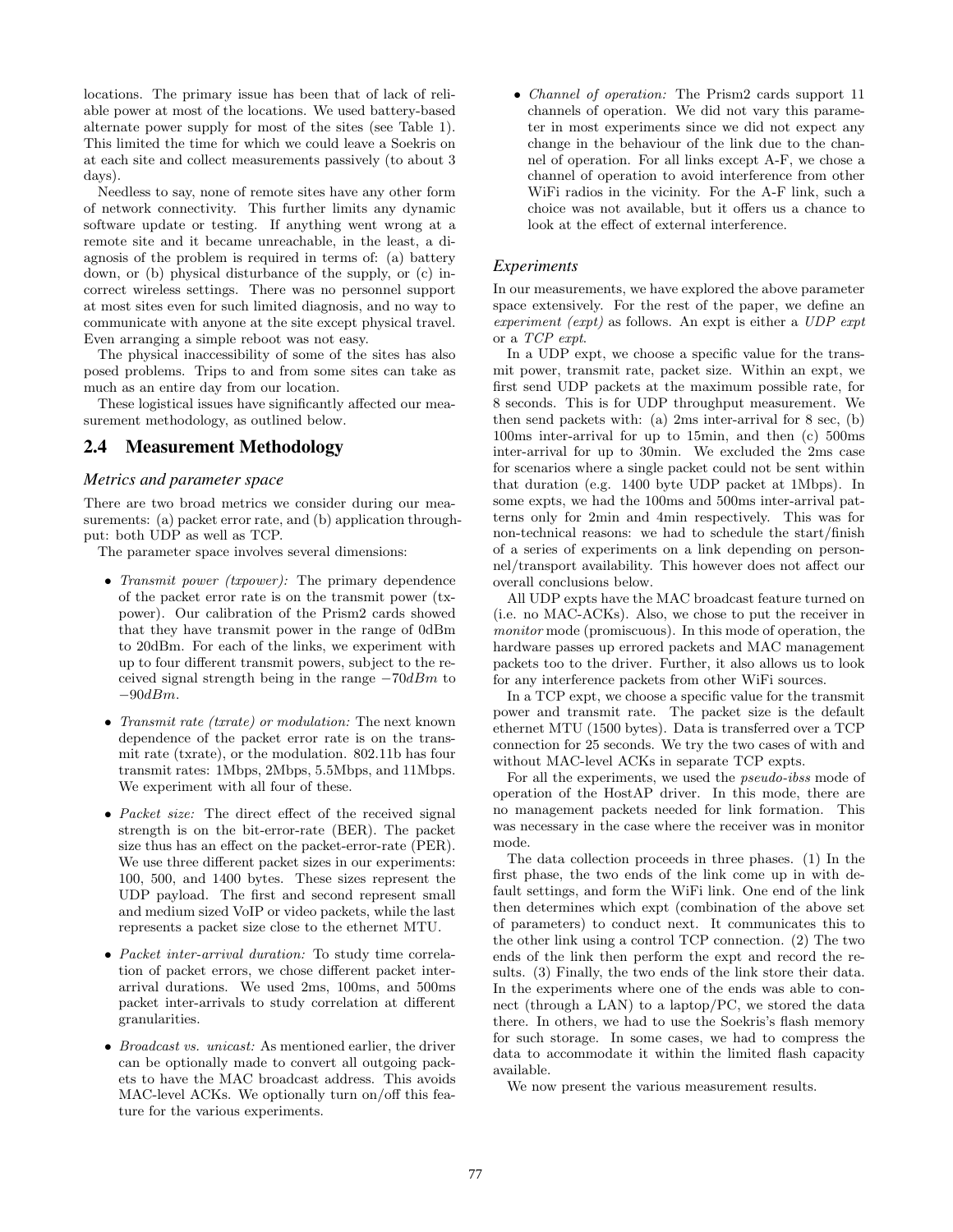# **3. ANALYSIS OF PACKET-ERROR RATE**

The primary characteristic of a link is its packet error rate. This section explores this aspect in depth. In Sec. 3.1, we look at the dependence on the Signal-to-Noise Ratio (SNR), transmit rate, and the packet size. Then in Sec. 3.2 we look at the possible time correlation of packet errors. Sec. 3.3 discusses the effect of weather conditions.

# **3.1 Dependence on SNR**

To study the effect of SNR on the error rate, we proceed as follows. For each of the eight links, we consider the set of UDP expts. These expts are for different values of txpower, txrate, and packet size. From each expt, we compute the average error rate across the 2ms, 100ms, and 500ms interarrivals. We specifically do not consider the error rate observed during the UDP throughput (full-rate) measurement, the reason for which will become apparent in Sec. 4. The average SNR is computed from the per-packet readings exported by the driver.

Fig. 3 and Fig. 4 show the error rate as a function of the SNR across the dimensions of txrate and packet size respectively. We had first plotted these for all of the eight links, but observed that two links were outliers. These were the links A-B and A-F. As we elaborate in Sec. 3.2, A-B is likely affected by a non-WiFi interference source, and A-F has interfering WiFi sources. We consider these two links as special cases and exclude these from Fig. 3 and Fig. 4.



**Figure 3: Error Rate vs. SNR at 1400 bytes**



**Figure 4: Error Rate vs. SNR at 11Mbps**

**Effect of txrate:** In Fig. 3, we see that the error rate falls sharply with increasing SNR for each of the txrates. The threshold at which the error rate falls is higher for higher txrates. The value of SNR at which loss rate falls below 1% is about 6db at 1Mbps as opposed to 10db at 11Mbps. The value of SNR at which loss rate reaches 100% is about 2db for 1Mbps as opposed to 4db for 11Mbps. The jump from 100% to 1% happens within 4 to 6dB for all the txrates.

There is a single outlier in the graph, corresponding to the 1Mbps txrate plot. On examination of this data point, we found that the SNR was about 3dB. In comparison with other data points in this range, we found that this data point had a lower noise floor. The signal strength itself was low too, about  $-88dBm$ . This is close to the sensitivity limit of the Senao cards for the 1Mbps transmission: <sup>−</sup>89dBm. Hence this data point has high error rate.

Apart from the single outlier, the plot is close to the expected theoretical behaviour. We also verified this by performing controlled experiments in indoor settings with RF cables and step attenuators.

**Effect of packet size:** The three plots in Fig. 4 are for different packet sizes, all at the 11Mbps txrate. The graph shows that at a given txrate, the variation with packet size is not very significant. In fact in the figure, the 500-byte plot seems to have a better error rate than the 100-byte plot. This is due to lack of sufficient data points in the steep region of the plot. The difference is noticeable between packet sizes of 100 and 1400 bytes. The value of SNR at which loss rate falls below  $1\%$  is about 8db for 100 byte packets as opposed to 10db for 1400 byte packets. The value of SNR at which loss rate reaches 100% is about 3db for 100 byte packets as opposed to 4db for 1400 byte packets.

Once again, there is a single outlier point (100 bytes, SNR=8dB). On examination, we find this also to be a case where both the signal strength as well as the noise readings are low. The signal strength was  $-87dBm$ , below the specified card sensitivity for 11Mbps reception.

**Readings on a specific link:** The above graphs looks at data across different links. To examine the behaviour within a link closely, we now plot the variation in error rate as a function of packet size, txrate, and txpower. Fig. 5 shows such a plot for the A-C link. The behaviour for other links was similar.



**Figure 5: Error rate variation on link A-C**

As is shown in the figure, as SNR decreases, the loss rate increases. For error rates below 1%, the dependence of er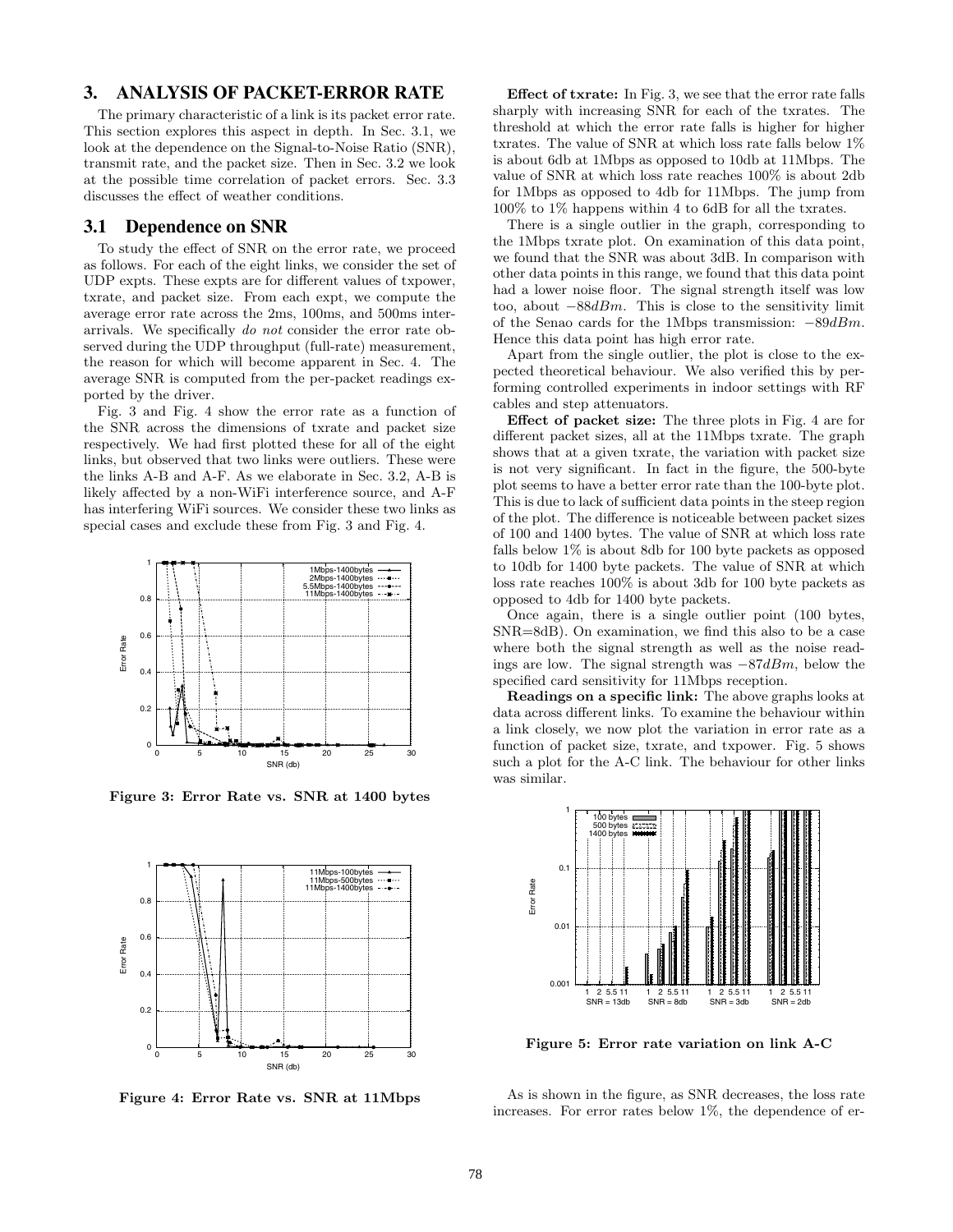ror rate on the packet size is not fully consistent. This is because, we observed that many of the errors are caused by a hardware quirk, as explained below. The effect of the hardware quirk becomes negligible when the SNR is low. So, in these cases, as packet size increases, the loss rate increases. In all cases, as the transmit rate increases, the loss rate increases.

**A hardware quirk:** We observed many instances where even at high SNR, the error rate was not really zero: there were some packet losses. We examined the receiver log for these expts and found that many of the losses were actually packets received with CRC errors. Further, we saw that the received signal strength of these specific packets was significantly lower (15dB or more at times) than most of the others.



**Figure 6: Signal strength variation in a long run**

We repeated the experiment in a controlled setting, with an RF cable and step-attenuators connected between the transmitter and the receiver cards. We observed that such signal strength drops happened even in this case. Fig. 6 shows a plot of the signal strength for a sequence of packets.

We believe that this is a hardware quirk with the Senao cards. We also repeated the experiment with a Prism2 Senao transmitter and an Atheros chipset based receiver. In this case too, we observed similar sudden drops in the received signal strength. Hence it is likely that the quirk is at the Senao transmitter, and not the receiver. We have observed this quirk over a range of txpowers, and with different cards of the same model.

**Implications:** The results in Fig. 3 and Fig. 4 are in sharp contrast with what is known for outdoor WiFi networks [6]. The link abstraction does hold. There is a definite and predictable relationship between the SNR and the packet error rate. The links can potentially be planned and transmit powers provisioned such that the error rates are low.

Given the lack of a link abstraction in an unplanned style of community network, researchers have focused on alternate approaches to routing [8]. However, in contrast, in longdistance mesh networks, the above results indicate that it is unlikely that anything sophisticated is required as a routing protocol.

Fig. 5 also suggests how to do transmit rate adaptation in such long-distance links. The adaptation can simply be based on the SNR value of the link. For example, when using 1400 byte packets, if the SNR of the link exceeds 10dB, 11Mbps transmit rate can be used to achieve better throughputs since loss rate is very low. Below an SNR of 10dB, we enter the steep region of the error rate for the 11Mbps txrate. In this region, any minor 1-2dB variation can result in a drastic increase in the error rate. We have observed in our receiver logs both indoors as well as outdoors that variations of 1-2dB are common across multiple packets. Hence below an SNR of 10dB, it is not advisable to use the 11Mbps txrate.

We revisit rate adaptation in Sec. 4. We now look at the time correlation of packet errors on the various links.

#### **3.2 Time Correlation of Packet Errors**

As explained in Sec. 2.4, we have measurements with three different packet inter-arrival durations: 2ms, 100ms, and 500ms, for various durations, up to a maximum of 30min. We use the Allan deviation metric to explore time correlation of packet errors, i.e. to see if the packet errors are uniformly spread or are bursty. Given a series of values  $x_i$ ,  $i = 1..N$ , the Allan deviation is defined as  $\sqrt{\frac{\sum_{i=2}^{N}(x_i-x_{i-1})^2}{2N}}$ . The study in [6] also uses the same metric. The values  $x_i$  are the error rates averaged over a chosen time interval T. We calculate this metric for various values of T. The Allan deviation has a high value near the characteristic error burst length.

We compare the metric against a case where the sequence  $x_i$  is computed from an artificially generated packet error sequence. The artificial sequence has packet errors independent of time, but with the same probability as the error rate of our measured packet error sequence. We call this the uniform (over time) error rate sequence.

The averaging interval  $T$  is varied over 10ms, 20ms, 50ms, and 100ms for the data with 2ms packet inter-arrival. It is varied over 200ms and 500ms for the data with 100ms packet inter-arrival; and over 1s, 2s, 5s, 10s, 60s, for the data with 500ms packet inter-arrival.



**Figure 7: Allan deviation: A-C link**

Fig. 7 shows the Allan deviation metric for various values of T. This data is shown for 1400 byte packets sent at the 11Mbps rate, for a received SNR of about 9dB. We chose this SNR since it has an error rate of about 10%: neither close to 0% nor to 100%. In the graph, the metric for the uniform error-rate sequence is also shown alongside for comparison.

We see that the time correlation of error rate is insignificant. Note that unlike in [6], the Allan deviation metric does not necessarily decrease uniformly with increase in T. This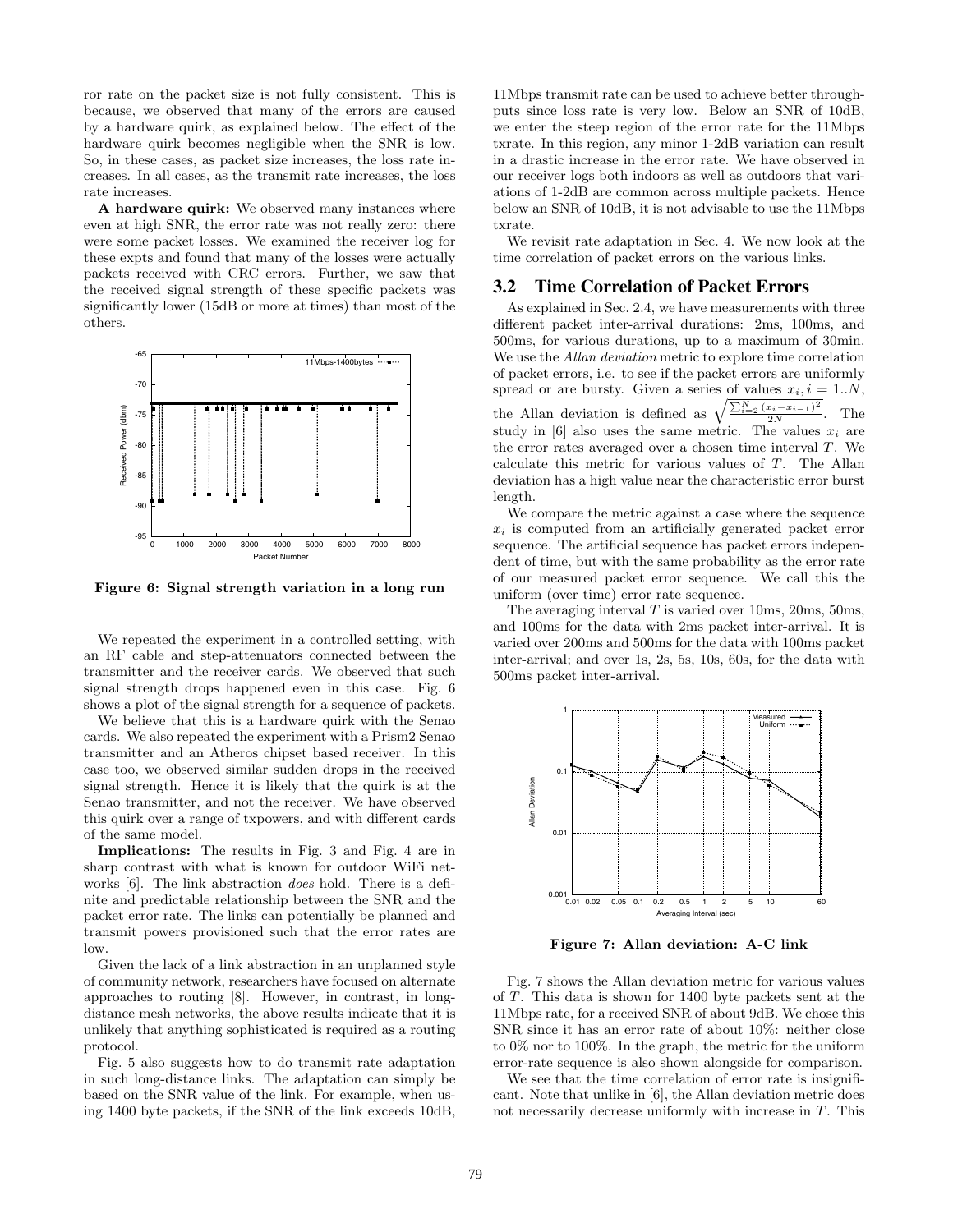is because the sample size does not increase with different values of T. We observed similar behaviour with other links as well, which did not have any external interference.

**Variations at larger time scales:** To study the time variation of packet errors at time scales of several minutes to a few hours, we collected data across 24 hours on the A-C link. This was arranged as a sequence of 30min expt runs, with 11Mbps txrate, 1400 byte packets, and 100ms packet inter-arrivals. We performed such a sequence of runs under two conditions: (a) SNR above the threshold as given in Fig. 3, and (b) SNR in the steep region of Fig. 3.

In either case, we observed that across the set of 30min runs, the signal strength showed variations of about 1-2dB, but not more. Such variation did not have much of an effect on the packet error rate in case (a) above. The error-rate remained within 0.1% across the various 30min runs.

The 1-2dB had a significant effect on the packet error rate in case (b) above (steep region of the curve). The error rate varied from as low as 1.5% in some 30min runs, to as high as 45% in others.

**Implications:** For links without external interference, we have found that the error rate is independent of time. This is useful input for any simulation modeling or protocol study.

## **3.3 Effect of weather conditions**

As mentioned above, we had conducted close to 2 days of repeated 30min expt runs on the A-C link. For the first day, we had set the transmit power such that the received signal strength was  $-75dBm$ . The second day, we set the transmit power such that the received signal strength was about  $-85dBm$ . At the start of either set, we had no abnormal weather in terms of rain or fog. But during each 24 hour run, there was significant rain as well as fog. This weather condition was aseasonal and our study of the effect of rain/fog on the link was really unplanned.

During each day, there was at least several hours of heavy downpour and thunderstorm. There was fog during the night and early morning. The fog on the second night was in fact quite thick, with visibility reduced to a few metres only. These anecdotal points were observed at site-A. We do not attempt to quantify the rain or fog any further since there is no meaningful way to do this. Weather reports for the city/region are unlikely to be applicable to the specific area between the tower sites A and C.

Water is known to be a good absorbent of 2.4GHz radiation. Given the heavy fog and hours of rain, we had expected to see significant effect on the link performance. To our surprise, we found none. As already observed in Sec. 3.2, we found not more than about 1-2dB variation in the received signal strength. Such variation is present even in our expts during clear weather. There is no significant effect on the packet error rate as well.

**Implications:** That the effect of weather is not significant is good news for those deploying such networks. However the result above should be taken with a pinch of salt, since it is only on one link, and at a particular geographic location.

## **4. THROUGHPUT ANALYSIS**

In this section, we present measurements of UDP as well as TCP throughput on the various links.

# **4.1 UDP Saturation Throughput**

Fig. 3 defines the relation between error rate and a given SNR. From this figure, it follows that at higher SNRs, the error rate is close to zero and therefore the UDP saturation throughput (packets sent as fast as possible) should be close to the theoretical maximum. A quick calculation considering the effect of backoffs and the DIFS interval, reveals that the maximum throughput that can be achieved for 1400 byte packets on these links is about 0.92, 1.79, 4.42, and 7.63 Mbps for transmit rates of 1, 2, 5.5 and 11Mbps respectively. This calculation does not include MAC level ACKs since UDP packets were sent as MAC broadcast.

Fig. 8 shows the UDP throughput observed on the various links as a function of SNR for 1400 byte packets sent at different transmit rates. At transmit rates of 1, 2 and 5.5Mbps, the UDP throughput is close to the theoretical maximum, at high SNRs. For 11Mbps, though the error rate is low at high SNR, the UDP throughput is much lower than the theoretical maximum. This is because other bottlenecks come into play at 11Mbps as we describe below.



**Figure 8: UDP throughput vs. SNR at 1400 bytes**

**Other system bottlenecks:** We repeated the 11Mbps throughput measurement in an indoor setting too, and observed similar numbers. We suspect that the reason is the following. Neither the Prism2 Senao cards, nor the HostAP driver, has support for DMA (Direct Memory Access). Hence all data transfer has to happen with the intervention of the Soekris's CPU. The net4521 model we used for most of our expts has only a 133 Mhz 486 class processor. Note that the CPU is also involved in the per-packet system calls and the user-to-kernel space memory copies. Since the scheduling of these operations is also imperfect, we see fluctuations in the throughput in the graph. We have observed the above bottleneck in indoor settings too.

We also measured the UDP throughput at different packet sizes. Again, at lower transmit rates, the UDP throughput for different packet sizes is close to the theoretical maximum. However at the 11Mbps transmit rate, a packet size of 100 bytes (UDP payload) shows a throughput of only 0.77Mbps. Whereas, the theoretical maximum for this case is more than twice as much: 1.53Mbps. A throughput of 1.53Mbps does not seem very high to hit any system bottlenecks, but it turns out that this is not the case.

A closer examination of the above expt run reveals yet another bottleneck. We looked at the receiver side log and found that several MAC sequence numbers were missing! The loss could not have been due to wireless packet errors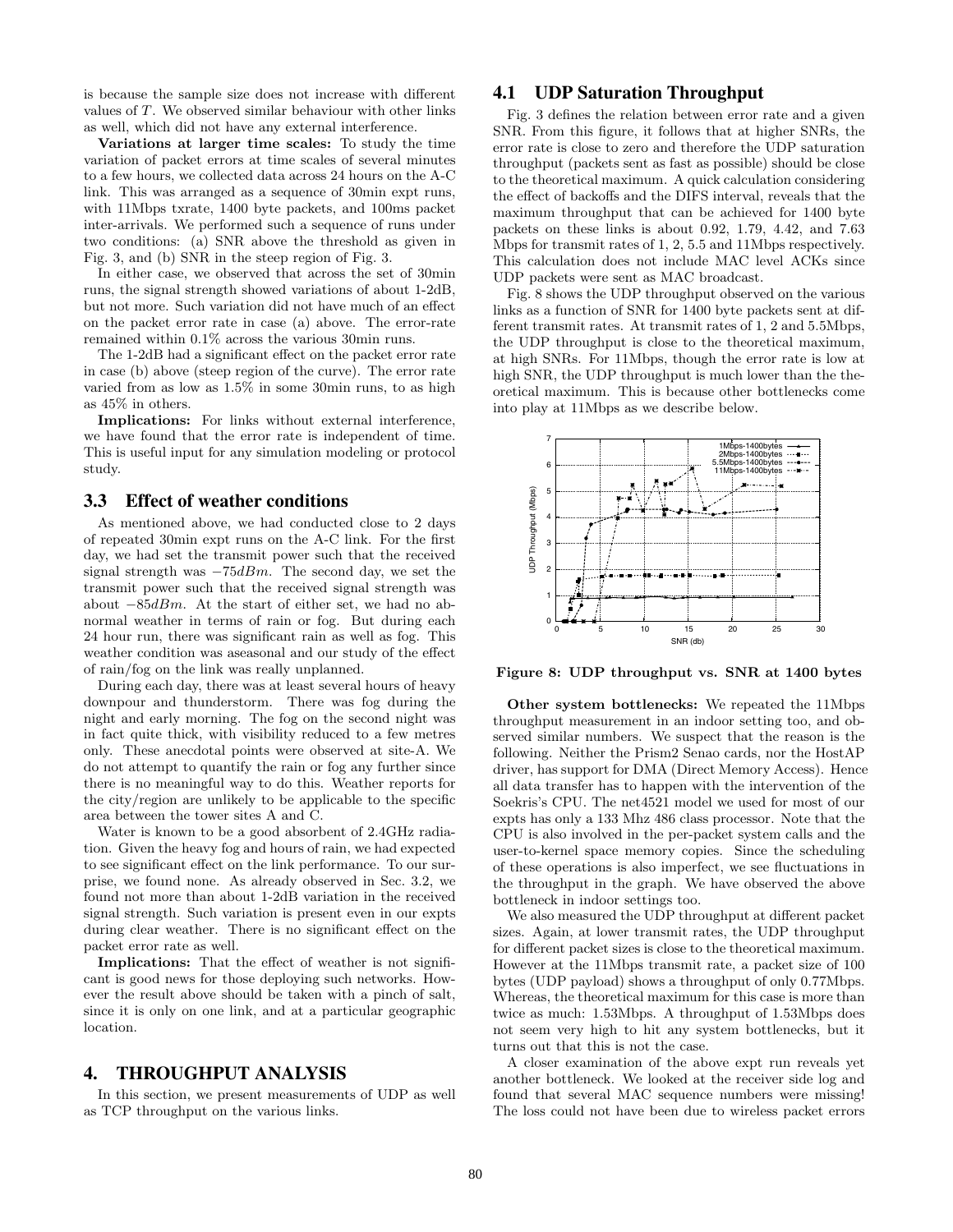since the SNR was very high. So the receiver side was likely losing packets between the hardware and the driver. This was probably because the rate of interrupt generation by the hardware to clear its buffer was not (or could not be) fast enough.

**Implications:** Given that the Soekris platform is used commonly for outdoor mesh networks (not necessarily longdistance links), the above bottlenecks are significant. The measurements with the smaller packet size have implications for VoIP traffic. It is well known that 802.11b is not really efficient for small VoIP packets. Our measurements point out that there are system bottlenecks other than the wireless interface itself.

Another implication of the plots in Fig. 8 is with respect to rate adaptation. The steep increase in application throughput with increasing SNR re-emphasize the SNR-based rate adaptation mechanism discussed in Sec. 3.1.

# **4.2 TCP Throughput**

Our primary interest in TCP throughput on these longdistance links is to study the effect of any MAC-level ACK timeouts.

In our prior experience with the various long-distance links, we had used Cisco a350 WiFi bridges. These bridges allow us to configure the link distance. The hardware presumably uses this to compute and adjust the ACK timeout. We have observed that whenever the link length was underestimated (in the above configuration) by a value more than 5km, it failed to form. This implied that the ACK timeout was approximately the round-trip propagation time in a 5km link: about  $33\mu s$  (speed of light).

Given this data point, we had expected to see ACK timeouts on links larger than 5km. We were however surprised to see ACK timeouts only on the 37km A-G link (round trip of  $250\mu s$  and no other. The 802.11 specification does not tell what the ACK timeout value should be. But the Prism2 cards we used showed such timeouts only on our longest link. On this link, the two WiFi radios failed to associate with one another in AP-client or in ad-hoc mode. This was also likely due to a timeout. Because of this, our use of the *pseudo-ibss* mode was imperative for experimentation on this link.

We now look at the effect of such timeouts on TCP performance.

**TCP performance on the 37km link:** The TCP throughput on the A-G link at the 11Mbps txrate, at an SNR of about 16dB, was found to be 1.9Mbps, with the use of MAC broadcast. With MAC unicast, the throughput fell to as low as 0.5Mbps!

To explain this reduction in throughput, we looked at the driver-level log at the receiver side. We observed several cases where the inter-packet gap was as high as 10ms to 20ms. Note that the transmission of an MTU sized packet at 11Mbps should take about 1.5ms, including all the MAC overheads.

There are likely two reasons for these huge inter-packet gaps. First is the presence of ACK timeouts. On an ACK timeout, the MAC sender retransmits until an ACK is received, or until a retry limit is exceeded. Such repeated retransmissions immediately cut the throughput by a factor equal to the retry limit. Apart from this, ACK timeouts also have the effect of increasing the MAC contention window exponentially. The average backoff when CW is 1024 is  $512 \times 20 \mu s \simeq 10 ms.$ 

Another reason for the inter-packet gaps could be due to collisions between the TCP data and the TCP ack packets. According to the 802.11 specifications [3], the slot-time during the contention period is supposed to include the maximum expected round-trip time in the system. Otherwise the collision probability increases with higher round-trip time. With such collisions too, the CW increases.

In spite of the ACK timeouts on the A-G link, we still obtain some throughput with MAC unicast (0.5Mbps) since packets are delivered correctly at the receiver.

**Another hardware quirk:** Another hardware quirk we observed during our experimentation was that in many cases the driver (and hence the TCP layer) was seeing duplicate packets, with the same MAC sequence number! Ideally, the hardware should have suppressed such duplicates based on the MAC sequence number, but it did not.

**Performance on other links:** Apart from the A-G link, we saw no ACK timeouts for any of the other links, not even on the next longest link A-F, of 23km. The inter-packet gap in the driver logs for these links was always small and showed little variation.

Like the UDP throughput measurements, we also measured the TCP throughput for different transmit rates and transmit powers. Unlike UDP, the Soekris does not seem to be a bottleneck and the throughputs achieved are closer to the theoretical values, for all the links (except those with external interference). This is due to two reasons: (a) the maximum throughput for TCP is lower than for UDP (due to TCP ACK overheads), and (b) the buffering and flowcontrol mechanism between the kernel and the user space is better for TCP than for UDP.



**Figure 9: TCP throughput: C-D link**

Fig. 9 shows the measured throughput on the C-D link for different transmit rates and powers. The behaviour on other links was similar. Uni in the plot refers to the case where the packets were transmitted as unicast over the wireless link. Broad refers to the case where the packets were transmitted as MAC broadcast (i.e. no MAC retransmissions).

In the unicast case, the MAC retransmissions are capable of recovering from any stray packet errors at the higher SNR values (some packet errors are seen even at high SNR values due to the sudden txpower drops, as explained in Sec. 3.1). At low SNR, some packet errors are seen by TCP too. For instance, in the 2Mbps txrate case, the number of duplicate SACKs seen at the TCP layer was 5 (obtained from tcpdump log) at the lowest SNR. At other SNR values, TCP saw no packet losses.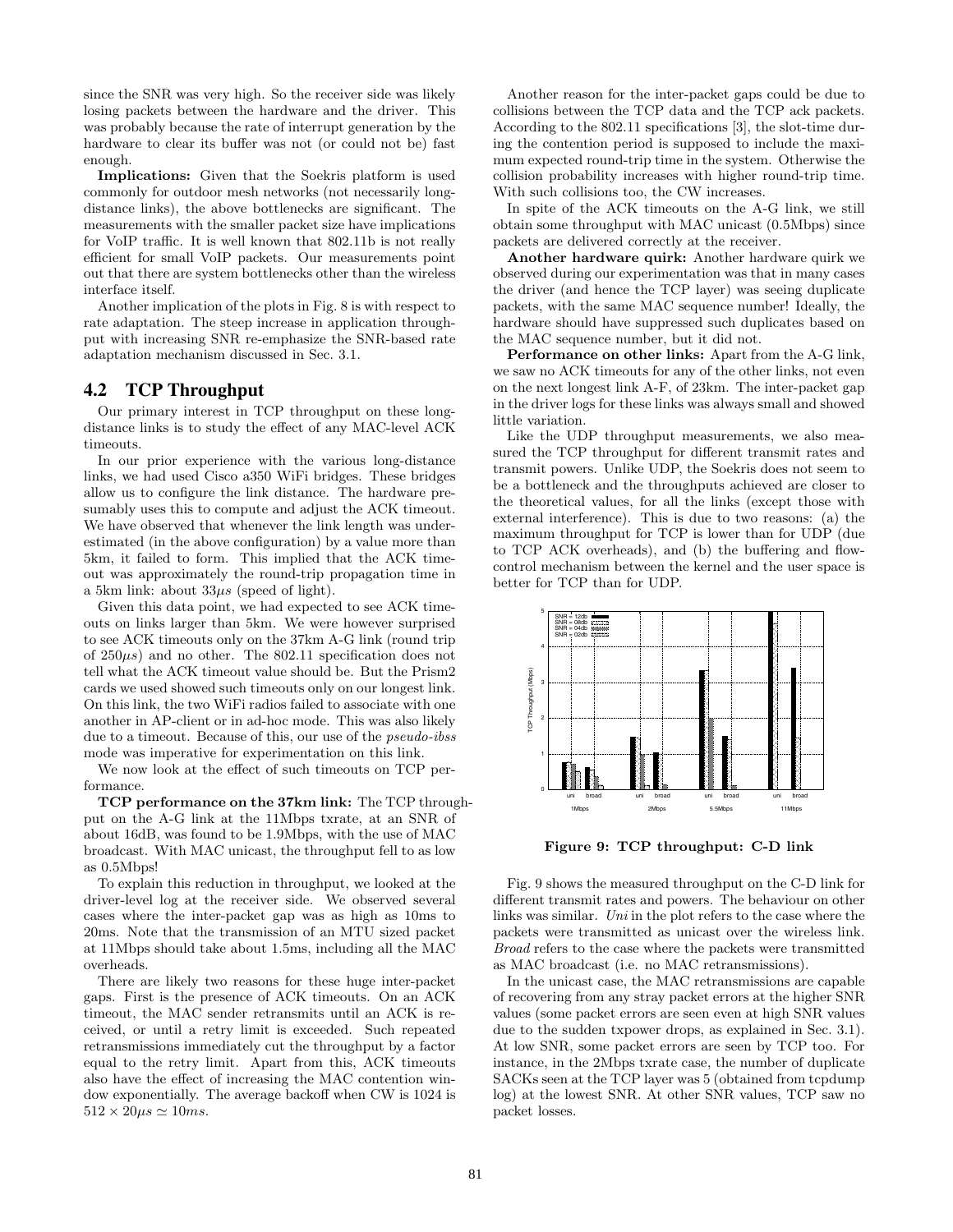**Implications:** We would have liked to be able to change the ACK timeout value, however the Prism2 cards do not offer such flexibility. Hence we used MAC broadcast packets to avoid any MAC-level ACKs altogether. This of course means that TCP sees any wireless packet losses, and its performance drops. Fig. 9 quantifies this drop in performance. To avoid the performance drop, one could possibly implement a selective ACK scheme at the driver level, so that wireless losses are still hidden from TCP. We did not implement such a mechanism however.

# **5. EFFECT OF INTERFERENCE**

In this section, we first examine the effect of external interference, in Sec. 5.1. We define external interference to be those from non-WiFi sources, or from WiFi sources in neighbouring deployments. We then look at the possibility of interference across adjacent long-distance links within our own deployment, in Sec. 5.2.

### **5.1 External Interference**

We have observed external interference in two of the links. We examine the nature of the interference below.

#### *Interference in the A-B link*

The A-B link shows high error rate even at high SNR values. We however did not find any other WiFi sources in the vicinity: neither using the driver-captured log, nor using an active scan. On analyzing using the Allan deviation metric as above, we observed significant correlations below 50ms. A closer look at the data surprisingly revealed rather periodic patterns of errors. This is shown in Fig. 10 for a case with txrate of 11Mbps, packet size of 1400 bytes, and packet inter-arrival of 2ms. The received SNR was about 11dB.



**Figure 10: Packet error/loss pattern in A-B link**

The burst length of the packet errors spans about 50ms. The periodic pattern suggests that the packet errors are very likely not due to multipath. We observed the same pattern in other expts too, on link A-B. We suspect that the interference is from a non-WiFi source near the tower in site-B.

## *Interference in the A-F link*

The A-F link has high error rate due to significant presence of other WiFi sources in the vicinity at site-F. We confirmed this by looking at our driver-exported log, as well as by performing an active scan at F. The active scan showed as many as a dozen different WiFi sources.

Like for the A-C link, we had a series 30min runs for the A-F link. This ran for a duration of 2 days. The error rate averaged over the 30min durations is shown in Fig. 11. The SNR was about 18-20dB for the various runs.

We see that there are lengthy durations of high packet error rates. These error rates are as high as 50%. Expt 20 (about 1am) shows the first large spike in the error rate.



**Figure 11: Error rates over various 30min runs: link A-F**

We found it strange that other interference sources were operating at this time, but the pattern repeated the next day too. It is likely that the interfering WiFi links are used for late-night data backups in addition to regular Internet access. The other WiFi sources remain active through most of the working day, up to about 4pm in the evening.



**Figure 12: Allan deviation of 30min run # 83: link A-F**

For the 30min durations which had errors due to interference, we found that the time correlation of error rate was high at the 10-60 second time scale. For instance, Fig. 12 shows the Allan deviation metric for the 30min duration number 83, which had an error rate of 27%. This is not surprising given that the packet errors are due to other WiFi sources.

#### *Implications*

For a long-distance link with directional antennae, interference from any other WiFi source is a classic case of the hidden node problem. For instance, in our A-F link, WiFi sources near F are hidden from the transmitter at A. Of course this can be addressed partially by the use of RTS/CTS. However, RTS/CTS has two issues. The first is that it would add to the overhead in the protocol. The second is that it may not necessarily work if the two links are operating in adjacent, overlapping channels (e.g. channels 1 and 3). For example, suppose another WiFi source W were operating in channel-3 near site-F, and A-F were operating in channel-1. Then W may not hear the RTS/CTS exchange between A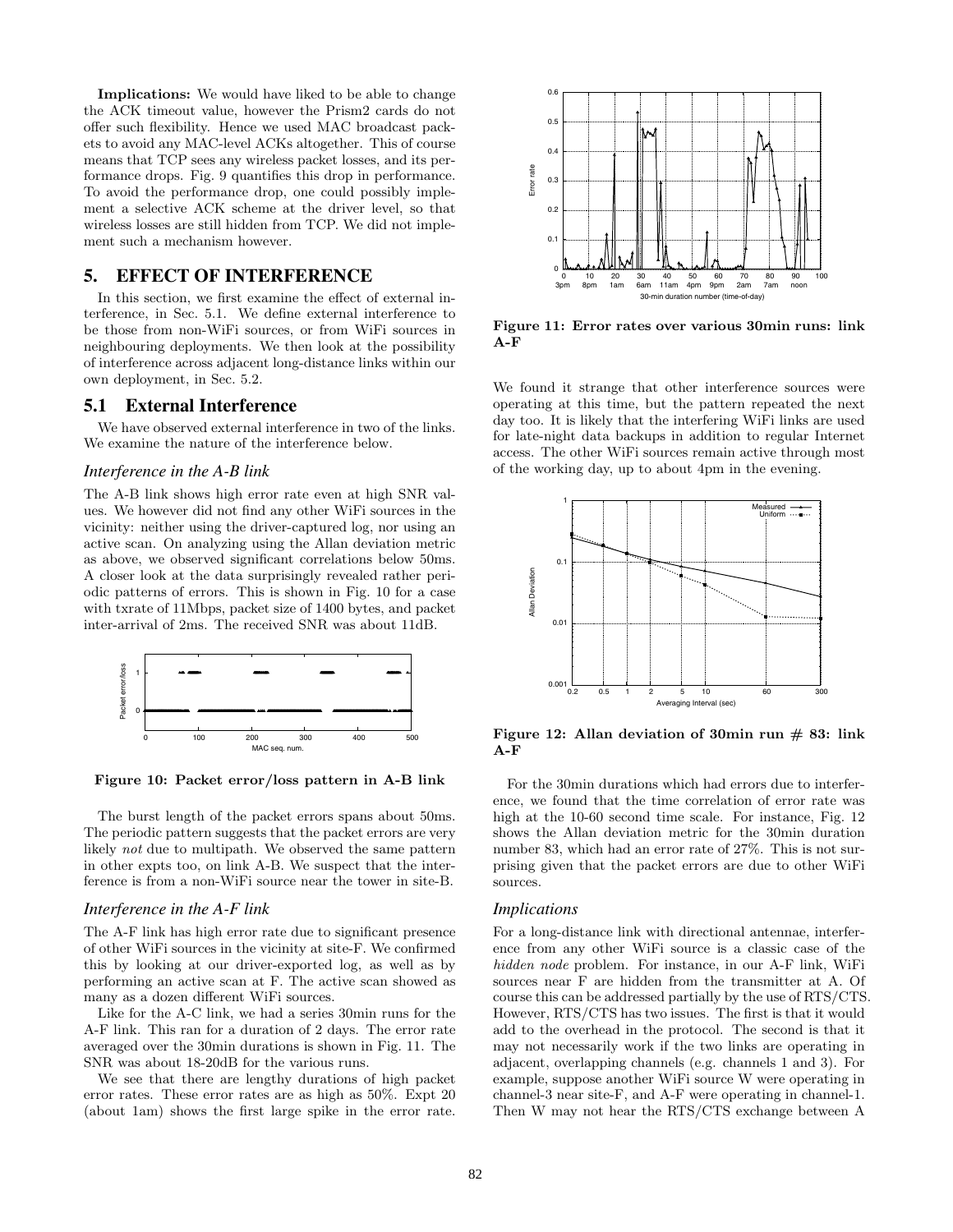and F, and may still end-up interfering with F. It is common for many deployments to be configured in channels other than the three non-overlapping channels 1, 6, and 11. In such a scenario, the RTS/CTS would not necessarily solve the issue.

The extent of the effect seen due to interference on the long-distance links is rather startling. Fig. 11 indicates that error rates can be as high as 50%. Thus, unlike in [6], we see a direct cause-effect relation between interference and packet error rate. Further, unlike in urban community networks, for a long-distance link setup with significant infrastructure investment (antenna towers) to operate with 50% error rate seems rather wasteful.

Naturally, at such high error rates, application performance (TCP/video) will be affected critically. Networks with long-distance links are already being laid out, e.g. the Ashwini project [4], and intended to be used for applications such as high quality two-way video. Video performance is affected significantly even with error rates as low as 1%.

Given this, we strongly feel that dealing with the issue of RF "pollution" needs immediate attention. In technical terms, this means that we should have mechanisms to detect and diagnose cases of interference: both within a provider network as well as across deployments. In non-technical terms this implies that some legal or semi-legal mechanism is required to control mutual interference across deployments.

# **5.2 Inter-link interference**

We now look at an important aspect of the operation of mesh networks with long-distance links. It is common for such networks to have multiple adjacent links setup atop the same tower/building. We now examine whether such adjacent links can operate independently, without mutual interference. If so, under what conditions?

It is known that it is not necessarily possible to operate adjacent links on the same channel [13], even given the directional antenna used for each link: the links have mutual interference and end up sharing the channel. Also, researchers have earlier reported the inability to operate two wireless interfaces on the same desktop, without mutual interference, even in the so-called non-interfering channels [10]. In this case, the two radios are within a few centimetres of each other. However, empirical experience in WLAN indoor deployments is that two radios placed "reasonably" apart from one another can operate independent of one another in nonoverlapping channels.

We are now left with the question: when two (directional) antennae are mounted atop the same antenna tower (or tall building), is it possible to operate the respective two adjacent long-distance links independently on different channels? To answer this question, we undertook a series of experiments.

#### *Setup to study inter-link interference*

We used a setting where two parabolic grid antennae are mounted atop an antenna tower. Although the tower itself is 40m tall, we setup the antennae at a height of 20m only. This is merely for convenience, and does not affect our results below. The setup is shown in Fig. 13. The antennae were on different outer sides of the tower, with the angle between them about,  $90^{\circ}$ , and the distance about 1m.

Each of the antennae was connected to a radio: Prism2 card inserted into a Soekris box. We had one of the radios



**Figure 13: Setup for exploring inter-link interference**

act as an Access Point (AP), sending beacons every 100ms, and set at a txpower of 20dBm. The other card was in monitor mode, trying to sniff the beacons from the AP. The AP radio was maintained in channel-1. We changed the sniffer's channel from 1 through 11, recording our observations about the beacons sniffed in each channel.

We tried four different configurations: (1) Both radios kept atop the tower, near their respective antennae (2) The AP radio kept atop the tower, and the sniffer at the base, (3) Both radios at the base, about 1m away from each other, and (4) Both radios at the base, about 5m away from each other. In all configurations, each radio was connected to its respective antenna via an RF cable of suitable length.

#### *Results*

We compute the average signal strength of the beacons sniffed, over a duration of 10 seconds, in each of the channels. We plot this against the channel number, in Fig. 14.



**Figure 14: Sig. str. of beacons sniffed at various channels**

We make two observations. First, when both radios are up, even channels 1 and 11 cannot be considered mutually non-interfering! This is true even when just the AP radio is up the tower. Note that our transmit power cannot really be considered very high. In fact there are several vendor products which come with up to 400mW (26dBm) transmit power specification for long distance links.

Our second observation is that when the radios are placed at the tower base, interference is reduced significantly. In such a scenario, it is possible to operate channels 1 and 6 independently, provided there is sufficient physical separation too.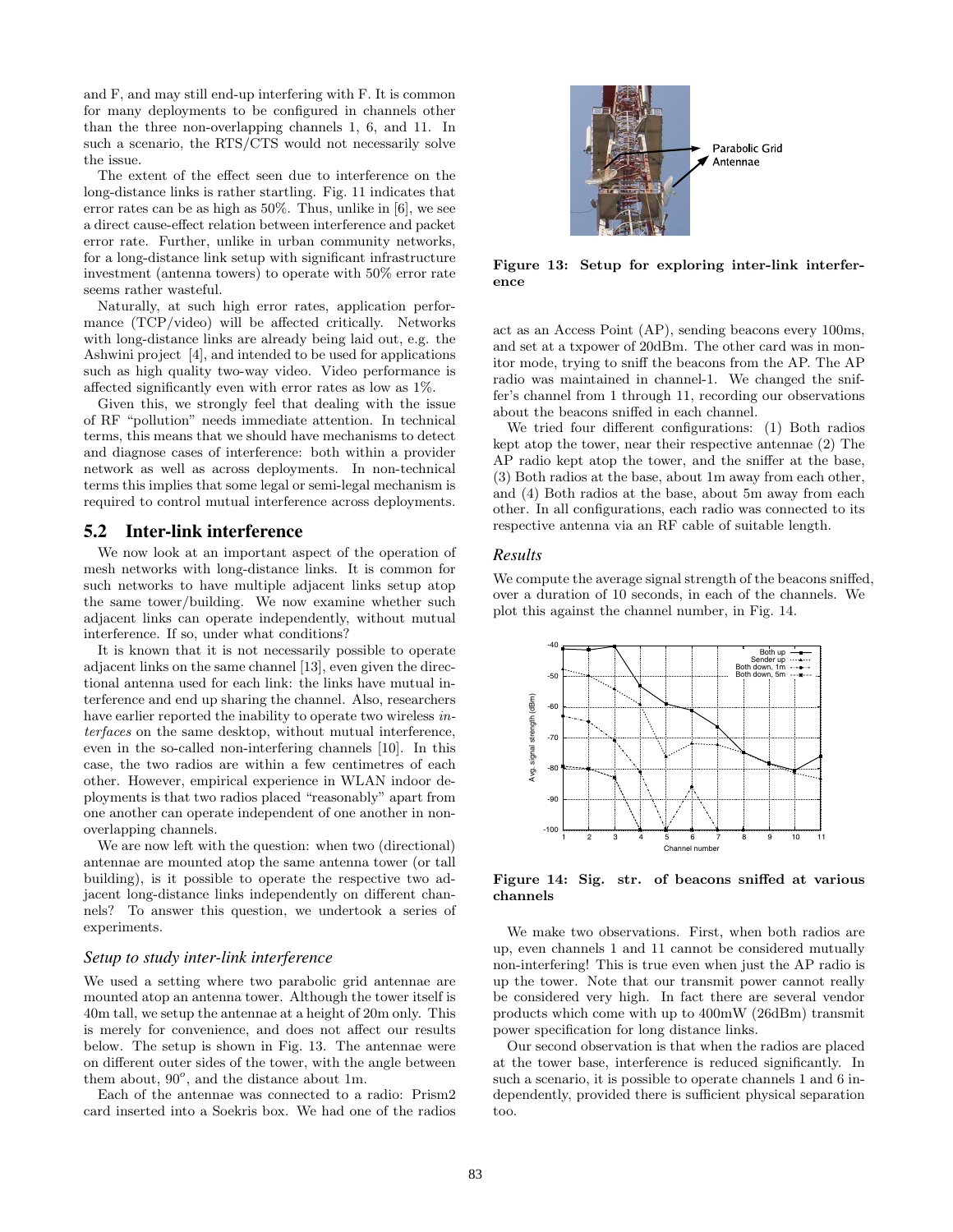The plots are more or less uniform: decreasing received signal strength with increasing channel separation, but for a few exceptions. For instance, when both radios were down and separated by 1m, the received signal strength at channel 6 was higher than that in channel 5. On examination of the data, we found that this was because in channel 6, there was one stray beacon received at a signal strength of <sup>−</sup>86dBm. Whereas in channel-5, no beacons were received. Other exceptions in the graph are also due to similar reasons.

The presence of interference even across large channel gaps can be explained as follows. When two radios (Prism2 Senao cards) are as near as about 1m from one another, there is significant leakage. The Senao cards have two external antenna connectors, of which only one is connected via a pigtail to the external antenna. It is likely that part of the leakage is via the open connector. Leakage is also likely from the pigtail RF connectors. We have observed this leakage at short distances even when operating indoors without any antennae.

This leakage has a significant effect when one radio is near the other radio's antenna. The near-field of an antenna is calculated as  $d_f = 2 \times D^2/\lambda$  where D is the largest dimension of the antenna. For the parabolic grid and sector antennae in our measurements, the near-field is about 16m. Within the near-field of the antenna, directionality of the radiation pattern is not accurate.

When the AP-radio is atop the tower, it is in the nearfield of the sniffer's antenna. The sniffer's antenna is thus able to get significant radiation from the leakage of the APradio. This effect is only magnified when both radios are up the tower. In this case we also have the sniffer radio in the near-field of the AP's antenna.

In Fig. 14, the leakage in the near field of the antenna is strong enough to be seen across a channel gap of 10. When both radios are at the tower base, each is outside the nearfield of the other radio's antenna. And although the the two antennae are within the near-field of each other, the leakage component is weak enough to avoid interference when there is a channel gap of 5.

#### *Implications*

It is common in deployments to setup multiple radios atop the same tower. From the above, it is clear that it is not only necessary to separate the multiple radios on a tower from one another, but also from each others' antenna. One easy way to achieve this is to have long (20m or more) RF cables coming from the antenna which is atop the tower.

Of course, the use of RF cables has its own set of issues: (a) it adds to the link loss, typically about 3-4dB per 100ft, (b) they add to the system cost, (c) they are clumsy to handle and maintain. In one instance we also found that one of our antennae had its connector damaged because the RF cable dangling from it was swaying in the wind. So one has to take precautions such as the use of ties to secure the RF cable and prevent it from oscillating.

## **6. AVOIDING MISERY**

Here we document some of the simple things which we wish we had known to begin with, but had to learn the hard way. We hope that this list will help others deploying or testing such long-distance links in avoiding the same pitfalls.

Tricky txpower/channel settings: It is rather tricky to set the txpower of the Prism2 cards reliably. The driver (v0.3.7) does not support txpower setting by default, this requires a patch. Apart from this, the order in which the wireless parameters are set seems to matter. We observed that the txpower as well channel settings sometimes reset to default values when changing the mode of the card. For instance, if txpower were set before changing the card to pseudo-ibss mode, it is not retained after the mode change. We had to discard two days worth of data because of this error.

Reliably setting txpower: Another aspect we have noticed is that the driver-exported transmit power setting (through iwconfig) is not always reliable. It is best to verify the transmit power setting by actually reading/writing the corresponding register: #31 (address 62) for the Prism2 cards.

Cannot force association: Sometimes when we set the remote end of a link to come up and look for a particular essid, we ran into problems. If the radio did not find the specified essid, after a timeout, it associates with any available AP in the vicinity. We faced this issue to a significant extent in the A-F link. We finally had to make both radios come up with WDS (Wireless Distribution System) mode for this link to be established reliably.

Beware of interference: We once had a scenario where we had set the radio at a remote site to use channel-6. We sought to conduct an interference-free experiment. Before setting up the experiment, we had checked using "iwlist wlan0 scan" (active scan) that there was no other WiFi source nearby in channel-6. But after 2 days of experimentation, we realized that there was a WiFi source there on channel-6. But it had not shown up during the active scan. We had to redo those set of measurements. The lesson we learnt from this was that it is better to check for interfering WiFi sources by putting the card in monitor mode, rather than relying upon an active scan.

Interference trouble again: Another unexpected trouble we ran into in our experiment with the A-F link was that the Soekris ran out of space during the series of experiments. We had determined that there should have been more than adequate space given our prior measurements on other links. But we had not accounted for packets from other WiFi sources showing up in our driver log.

Kernel UDP buffer: In our series of experiments, we had programmed the 2ms packet inter-arrival expt to start right after the UDP throughput measurement. This turned out to be a big flaw. During the UDP throughput expt, the sender's kernel buffer gets filled. So even though the user program at the sender switches to a 2ms packet inter-arrival, the kernel continues to send at full rate until its buffer clears. We had to discard yet another 2 days worth of data because of this issue.

RF leakage during calibration: In indoor settings, one has to be careful about the leakage from the various connectors. At short distances, such leakage can result in significant aberrations in any controlled calibration efforts.

## **7. CONCLUSION**

In this paper, we have presented a measurement study of long-distance 802.11b links. To our knowledge, ours is the first such study. Our main conclusion is that long-distance links can be planned well for predictable performance. However, any interference within the network or from neighbouring deployments can cause drastic reductions in performance. Interference can occur between adjacent links even in the so-called non-interfering channels. This means that it